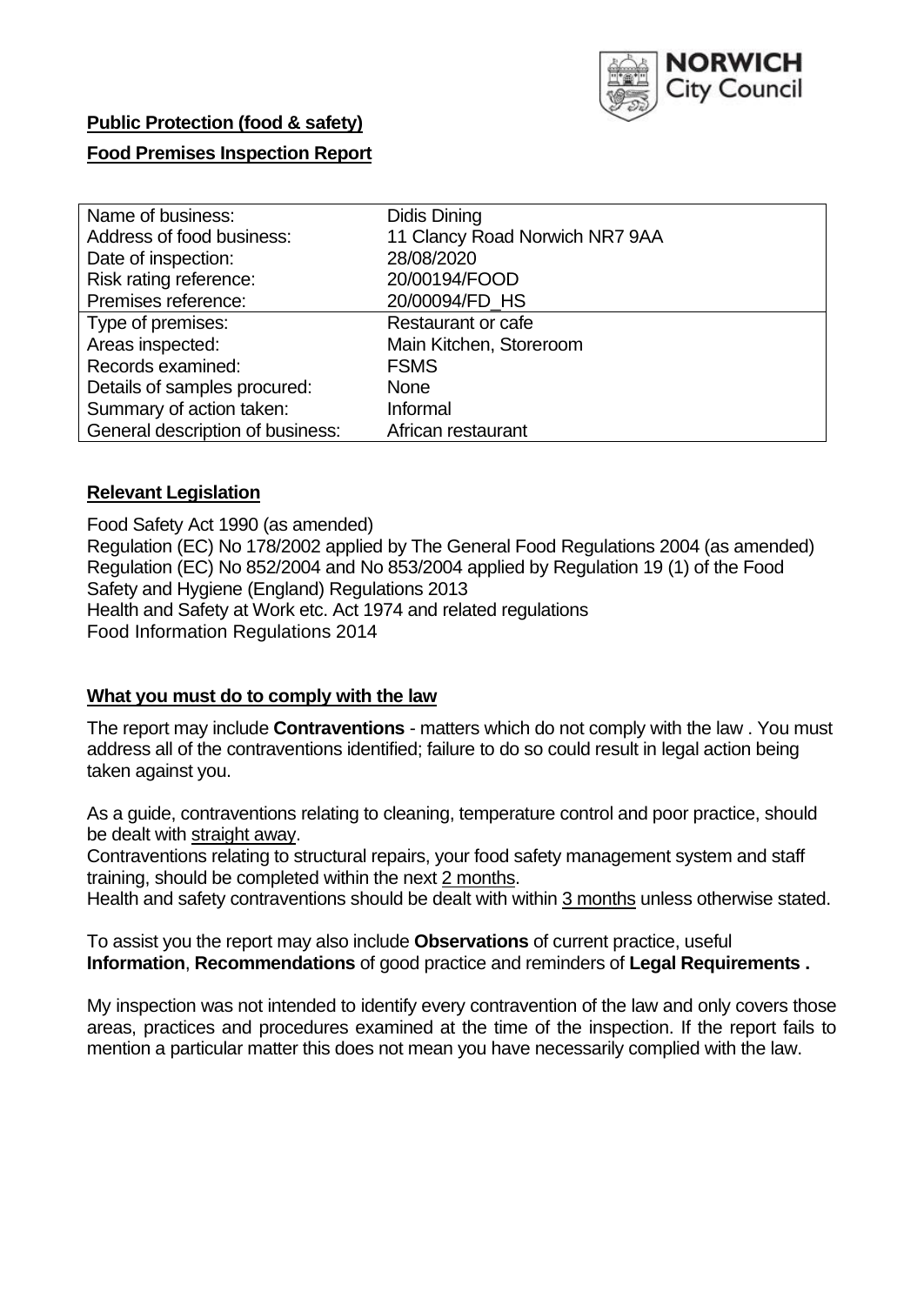# **FOOD SAFETY**

# **How we calculate your Food Hygiene Rating:**

 The food safety section has been divided into the three areas which you are scored against for the hygiene rating: 1. food hygiene and safety procedures, 2. structural requirements and 3. confidence in management/control procedures. Each section begins with a summary of what was observed and the score you have been given. Details of how these scores combine to produce your overall food hygiene rating are shown in the table.

| <b>Compliance Area</b>                     |          |    |           | <b>You Score</b> |                |    |           |    |      |  |  |
|--------------------------------------------|----------|----|-----------|------------------|----------------|----|-----------|----|------|--|--|
| <b>Food Hygiene and Safety</b>             |          |    | $\Omega$  | 5                | 10             | 15 | 20        | 25 |      |  |  |
| <b>Structure and Cleaning</b>              |          |    | $\Omega$  | 5                | 10             | 15 | 20        | 25 |      |  |  |
| Confidence in management & control systems |          |    | $\Omega$  | 5                | 10             | 15 | 20        | 30 |      |  |  |
|                                            |          |    |           |                  |                |    |           |    |      |  |  |
| <b>Your Total score</b>                    | $0 - 15$ | 20 | $25 - 30$ |                  | $35 - 40$      |    | $45 - 50$ |    | > 50 |  |  |
| <b>Your Worst score</b>                    | 5        | 10 | 10        |                  | 15             |    | 20        |    | v.   |  |  |
|                                            |          |    |           |                  |                |    |           |    |      |  |  |
| <b>Your Rating is</b>                      | 5        | 4  |           | 3                | $\overline{2}$ |    |           |    |      |  |  |

Your Food Hygiene Rating is 3 - a generally satisfactory standard

# **1. Food Hygiene and Safety**

 with legal requirements. You have safe food handling practices and procedures and all the Food hygiene standards are high. You demonstrated a very good standard of compliance necessary control measures to prevent cross-contamination are in place. Some minor contraventions require your attention. **(Score 5)** 

000300

# Contamination risks

**Observation** I was pleased to see you were able to demonstrate effective controls to prevent cross-contamination.

# Hand-washing

**Contravention** The following indicated that hand-washing was not suitably managed:

- soap was not available at the wash hand basin
- • the hot water was too hot for comfortable hand washing. Provide a plug for the wash hand basin

# Personal Hygiene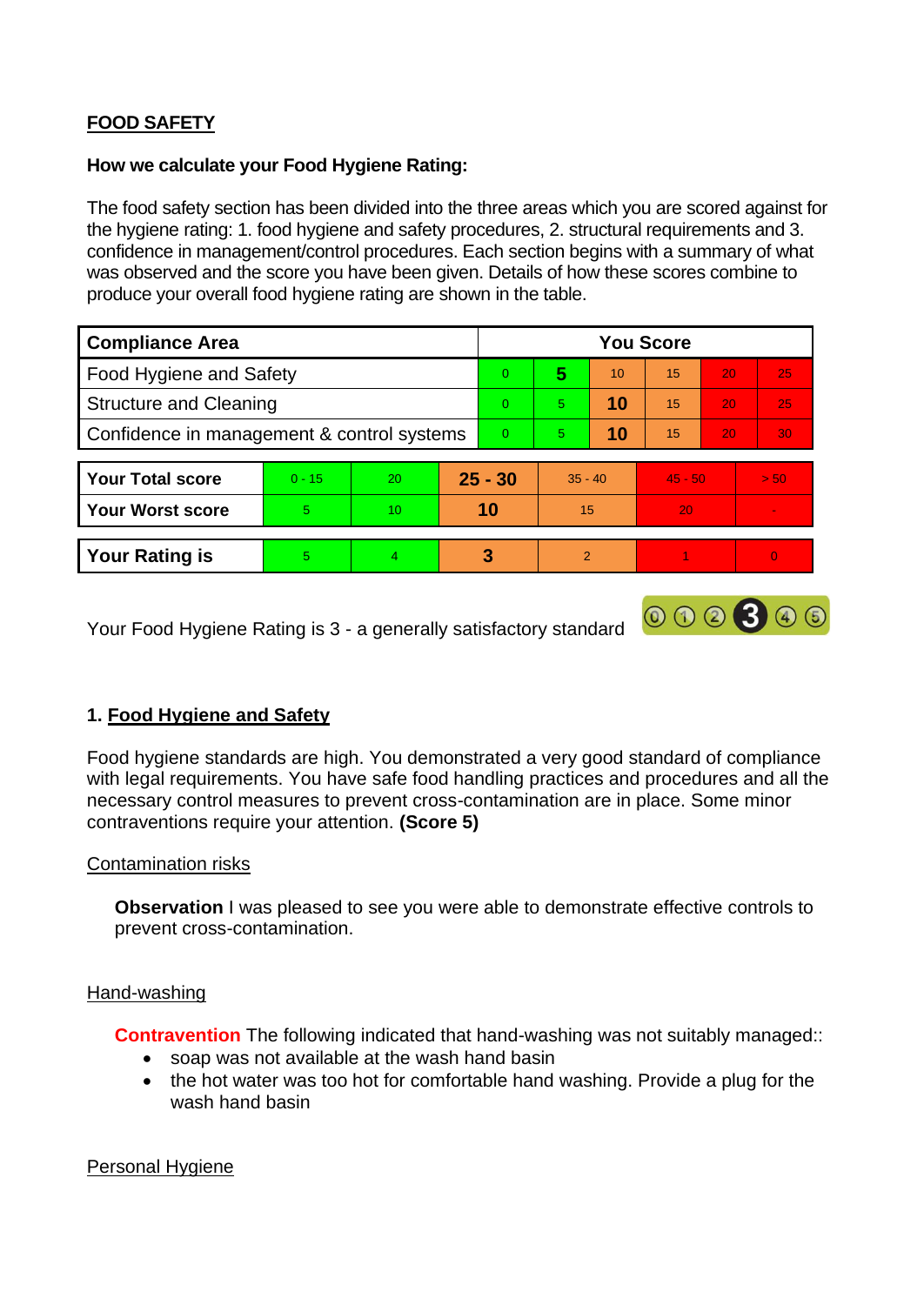made difficult for food handlers to maintain sufficiently high standards of personal **Contravention** The following are examples of poor personal hygiene or where it was cleanliness:

- staff were not wearing suitable protective clothing
- food handlers were wearing nail varnish

 **Legal Requirement** Washbasins must be available, suitably located and designated for cleaning hands. Wash-hand basins must be provided with hot and cold (or suitably mixed) running water. Soap and hand drying facilities must be located nearby.

**Legal Requirement** All persons in food handling areas must wear suitable, clean, and where appropriate protective clothing.

**Legal Requirement** Regular hand washing is important for personal cleanliness. Remind all food handlers of the need to wash their hands before starting or returning to work, and specifically:

- \* After using the toilet;
- \* After handling rubbish;
- \* After smoking;
- \* After taking a break;
- \* After handling raw food

**Recommendation** it is recommended that suitable footwear be provided to food handlers in the kitchen as open shoes were being worn

### Temperature Control

**Observation** I was pleased to see you were able to limit bacterial growth and/or survival by applying appropriate temperature controls at points critical to food safety and that you were monitoring temperatures.

### Unfit food

**Recommendation** You should have a system to identify when open or prepared foods need to be used by or discarded, to ensure the food is fit for consumption. I recommend you apply labels which give a date that is 2 days after the day of production e.g. if food is opened on Monday it should be used by the end of Wednesday (an exception is rice which should not be kept longer than 24 hours)

### **Poor Practices**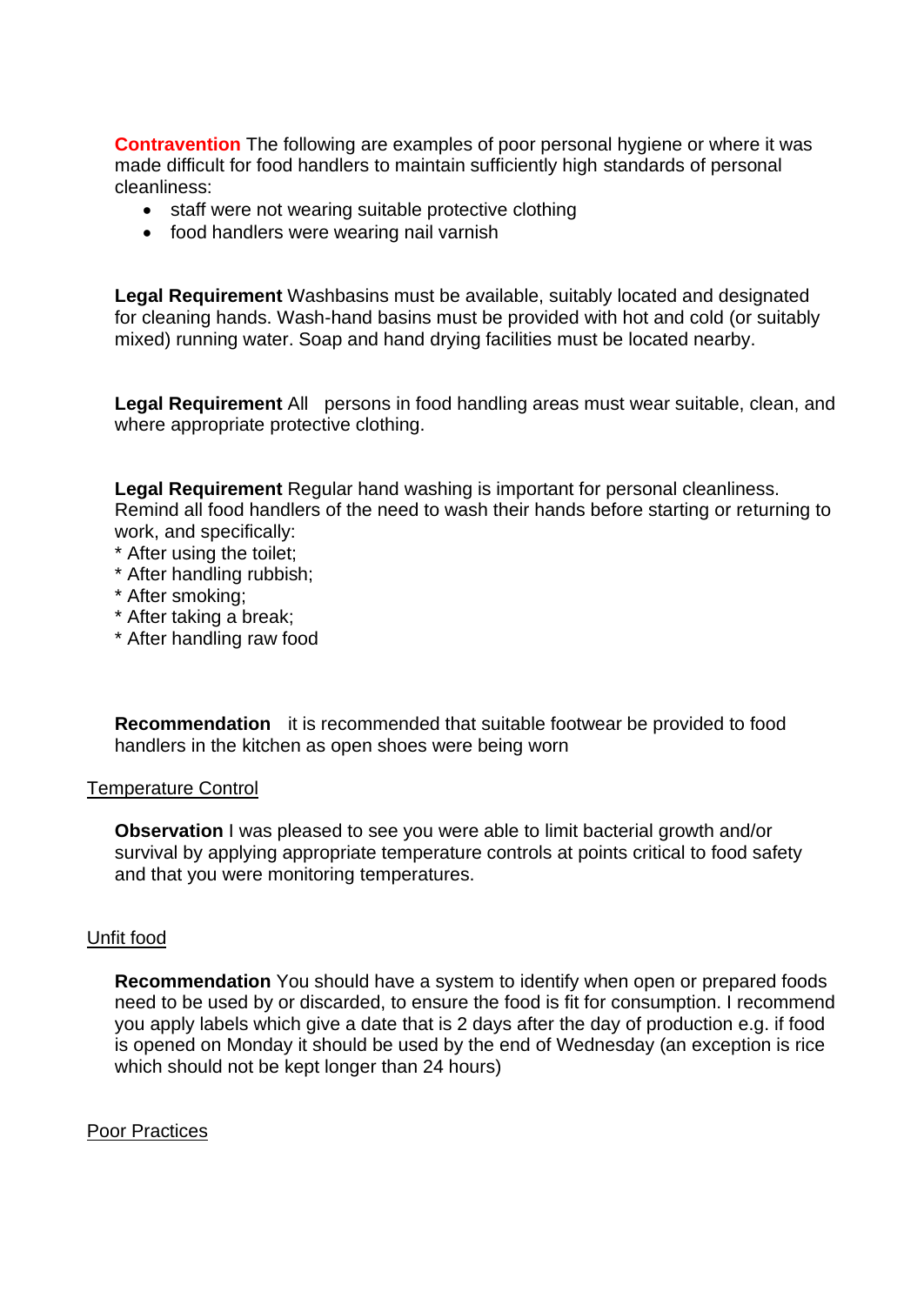**Contravention** The following matters represented poor practice and if allowed to continue may cause food to become contaminated or lead to its deterioration:

- no dates on food of when prepared
- no dates on food of when put into the freezer or taken out of the freezer

**Recommendation** Date label foods of when frozen and again when taken out of the freezer to ensure good stock rotation

# **2. Structure and Cleaning**

The structure facilities and standard of cleaning and maintenance are of a generally satisfactory standard but there are some repairs and/or improvements which are required in order for you to comply with the law. Pest control and waste disposal provisions are adequate. The contraventions require your attention; although not critical to food safety they may become so if not addressed. **(Score 10)** 

## Cleaning of Structure

 **Observation** The kitchen had been well maintained and the standard of cleaning was good.

**Recommendation** Remove outer film to the walls to aid easy cleaning

# Cleaning of Equipment and Food Contact Surfaces

**Contravention** The following items are dirty and must be cleaned:

- fridge and freezer seals
- microwave
- interior bottom to freezer
- interior to small freezer
- mixer

# Cleaning Chemicals / Materials / Equipment and Methods

**Contravention** The following evidence demonstrated your cleaning materials, equipment and methods were not sufficient to

the spread of harmful bacteria between surfaces:

• the sanitisers are not to BS EN 1276:1997 13697:2001 Standards

### **Maintenance**

**Contravention** The following had not been suitably maintained and must be repaired or replaced::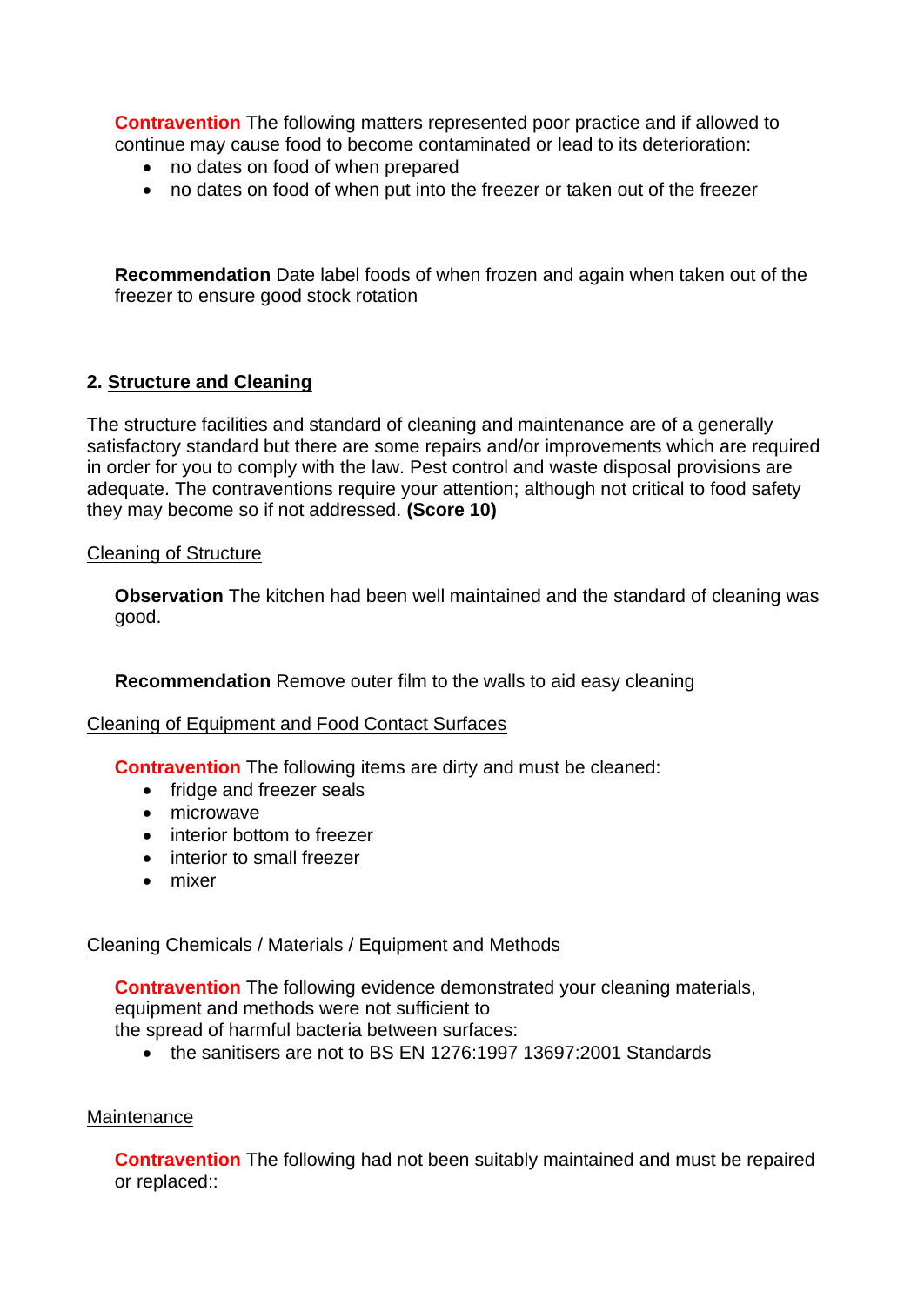- cracked ceiling tile
- extraction equipment in poor repair or filters missing

# Facilities and Structural provision

**Contravention** The following facilities were inadequate and must be improved:

• the grease filters were missing from the canopy

# Pest Control

**Observation** I was pleased to see that the premises was proofed against the entry of pests and that pest control procedures were in place.

# **3. Confidence in Management**

 There are generally satisfactory food safety controls in place although there is evidence of some non-compliance with the law. The contraventions require your attention; although not critical to food safety they may become so if not addressed. **(Score 10)** 

# Type of Food Safety Management System Required

 maintain a permanent procedure or procedures based on HACCP principles: **Legal Requirement** Food business operators must put in place, implement and

- Identify hazards to food.
- Identify the critical limits (what is acceptable and unacceptable).
- Monitor critical control points to ensure critical limits are met.
- Keep appropriate records to demonstrate control measures are effective.

**Information** You can download a Safer Food Better Business pack and refill diary pages from the FSA website: [www.food.gov.uk/business-industry/caterers/sfbb](http://www.food.gov.uk/business-industry/caterers/sfbb) 

diary refill pack from Coventry City Council use the link on www.norwich.gov.uk/sfbb **Recommendation** You can buy a printed copy of Safer Food Better Business or a

**Legal Requirement** Ensure that your food safety management system is available on site so your staff can refer to your procedures and so that daily records of checks can be completed.

 **Information** As you are a new business you have been given the benefit of the doubt despite your food safety management system not fully complying with the law. You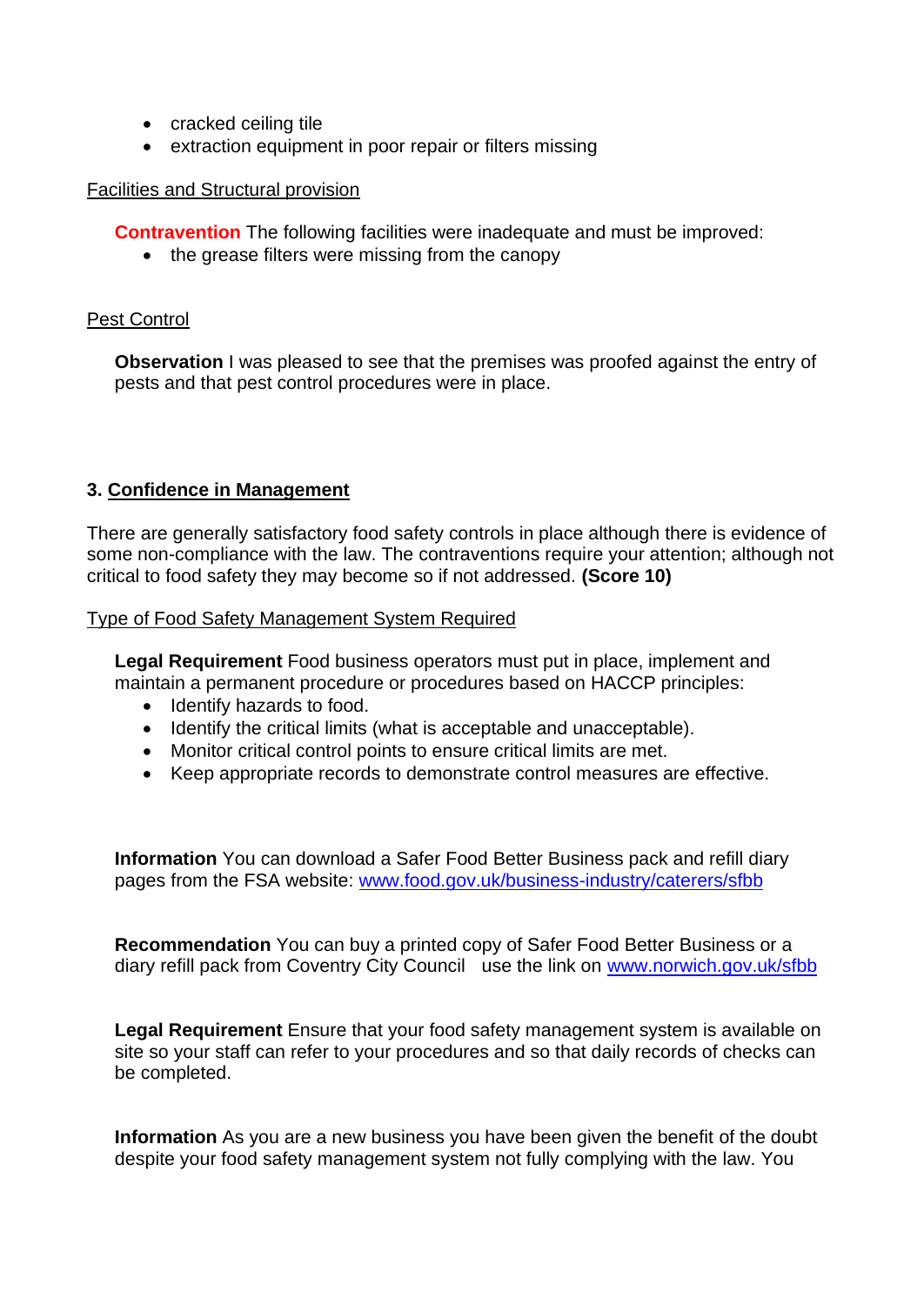there is a similar situational at the next visit. must act on this now as your hygiene rating score will be reduced to a maximum of 1 if

## Proving Your Arrangements are Working Well

**Contravention** The following matters are needed in order to demonstrate your food safety management system is working as it should:

- daily records
- temperature records
- cleaning schedule
- probe calibration records
- staff training records

### **Traceability**

**Observation** Your records were such that food could easily be traced back to its supplier.

### Waste Food and other Refuse

 **Observation** You had measures in place to dispose of waste food appropriately and were employing the services of an approved waste contractor.

### Infection Control / Sickness / Exclusion Policy

**Guidance** Public Health England recommends that food handlers known or suspected to be suffering from a food-borne infection or gastrointestinal illness stay away from work until symptom-free for 48 hours.

### Allergens in food

 **Legal requirement** Caterers must provide allergy information on all unpackaged food they sandwich bars etc. The potential for cross-contamination by allergens must also be made sell. Catering businesses include restaurants, takeaways, deli counters, bakeries and known to consumers. You can obtain more information from the Trading Standards website: [www.norfolk.gov.uk/abc](http://www.norfolk.gov.uk/abc) 

 **Recommendation** Make a chart listing all your meals together with the 14 allergens (if present). Bring the chart to the attention of your customers and your staff.

**Recommendation** Provide an allergy warning sign where your customers will see it